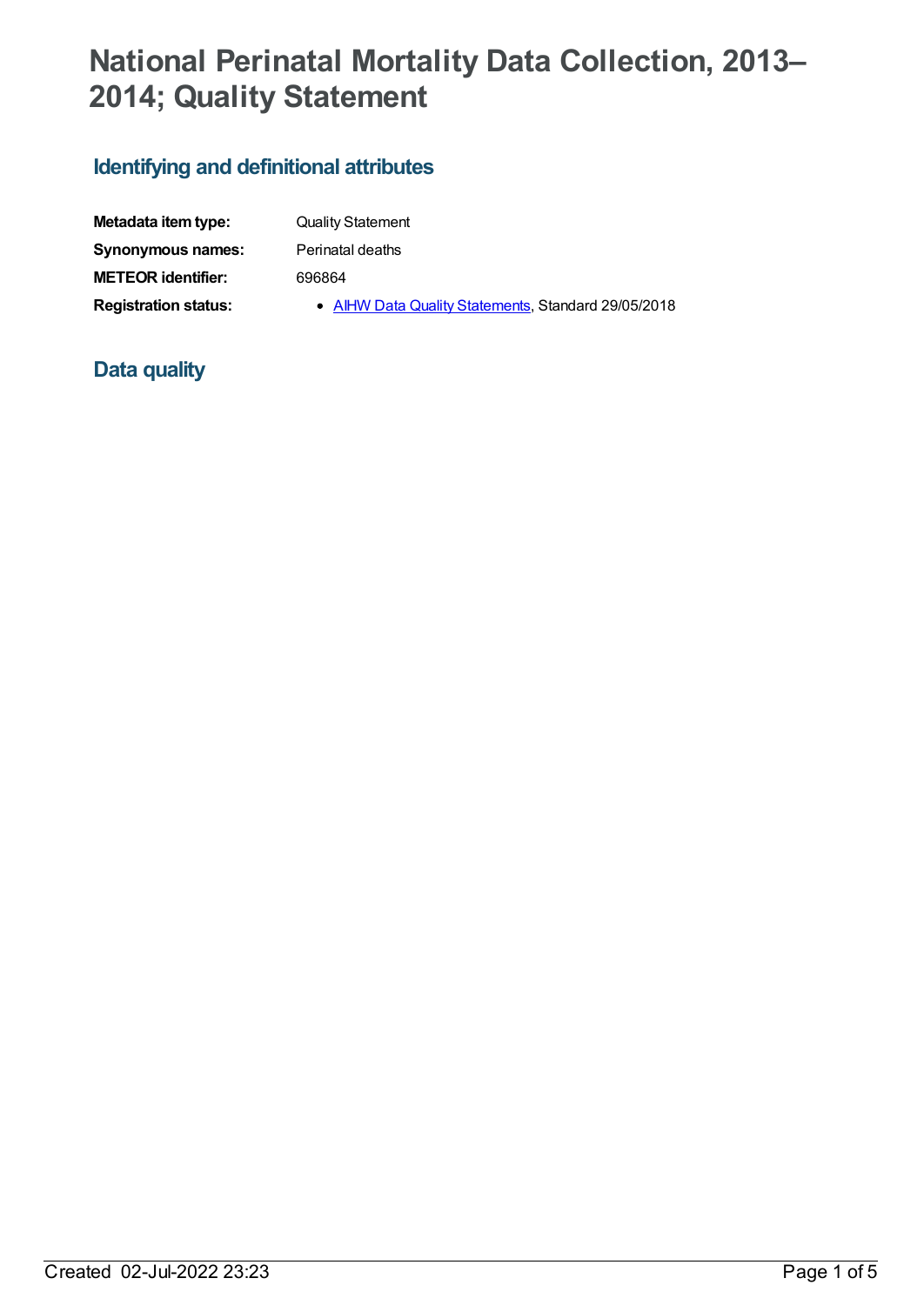#### **Description**

The National Perinatal Mortality Data Collection (NPMDC) is a data collection established within the Australian Institute of Health and Welfare (AIHW) and collates data from state and territory sources to be used in the preparation of national perinatal death reports. The data set contains information on the deaths of babies in hospitals and in the community within the scope of the collection, which includes all live births and stillbirths of at least 20 weeks' gestation or at least 400 grams birthweight, during pregnancy, birth or within 28 days of birth.

The NPMDC builds on the National Perinatal Data Collection (NPDC) managed by the AIHW and collates a broad data set from state and territory sources regarding all babies born in hospitals and in the community within the scope of that collection. Common identifier fields in the NPDC and NPMDC allow demographic information regarding perinatal death records in the NPMDC to be retrieved from the NPDC.

State and territory health authorities supply data to the AIHW under individual data agreements between AIHW and each state or territory health authority. The NPMDC and NPDC data are obtained from the birth hospitals and may not include information about deaths that occur among babies who died after transfer to a different hospital or after discharge home.

#### **Summary of key data quality issues**

- The NPMDC provides national information for use in preparing a national report on the death of babies during pregnancy, birth or within 28 days of birth, from 2013. The NPMDC builds on mortality data collected at the time of birth and held in the NPDC from 1993.
- Institutional or regional perinatal mortality committees review perinatal deaths for causation and, in some circumstances, the presence of possible contributory factors; state or territory perinatal mortality committees or subcommittees also review some perinatal deaths.
- Perinatal death data reported by the Australian Bureau of Statistics (ABS) are not directly comparable with NPMDC data. ABS data are sourced from state and territory registrars of Births, Deaths and Marriages; NPMDC, as with NPDC data, are sourced from state and territory health authority data from midwives, and other staff, who collect information from mothers and perinatal administrative and clinical record systems.
- Data reported to the NPMDC may differ from those of the NPDC as delayed data submission to the NPMDC allows for data updates and corrections to have occurred prior to submission. Data for total births and live births are sourced from the NPDC while the data for perinatal deaths (comprising stillbirths and neonatal deaths) are sourced from the NPMDC. Therefore, the sum of the number of stillbirths plus the number of live births may not always be equal to the total number of births.
- Some data items are supplied voluntarily to the NPMDC, resulting in a relatively high number of 'Not stated' values. Data items that are particularly affected by this issue include Remoteness of usual residence, Socioeconomic status, Number of antenatal visits, Gestation at first antenatal visit and Smoking status (especially after 20 weeks of pregnancy). Maternal alcohol use was not reported for 95% of pregnancies.
- Common identifier information was missing from 117 records submitted from New South Wales, meaning that some demographic information regarding these deaths can not be retrieved from the NPDC.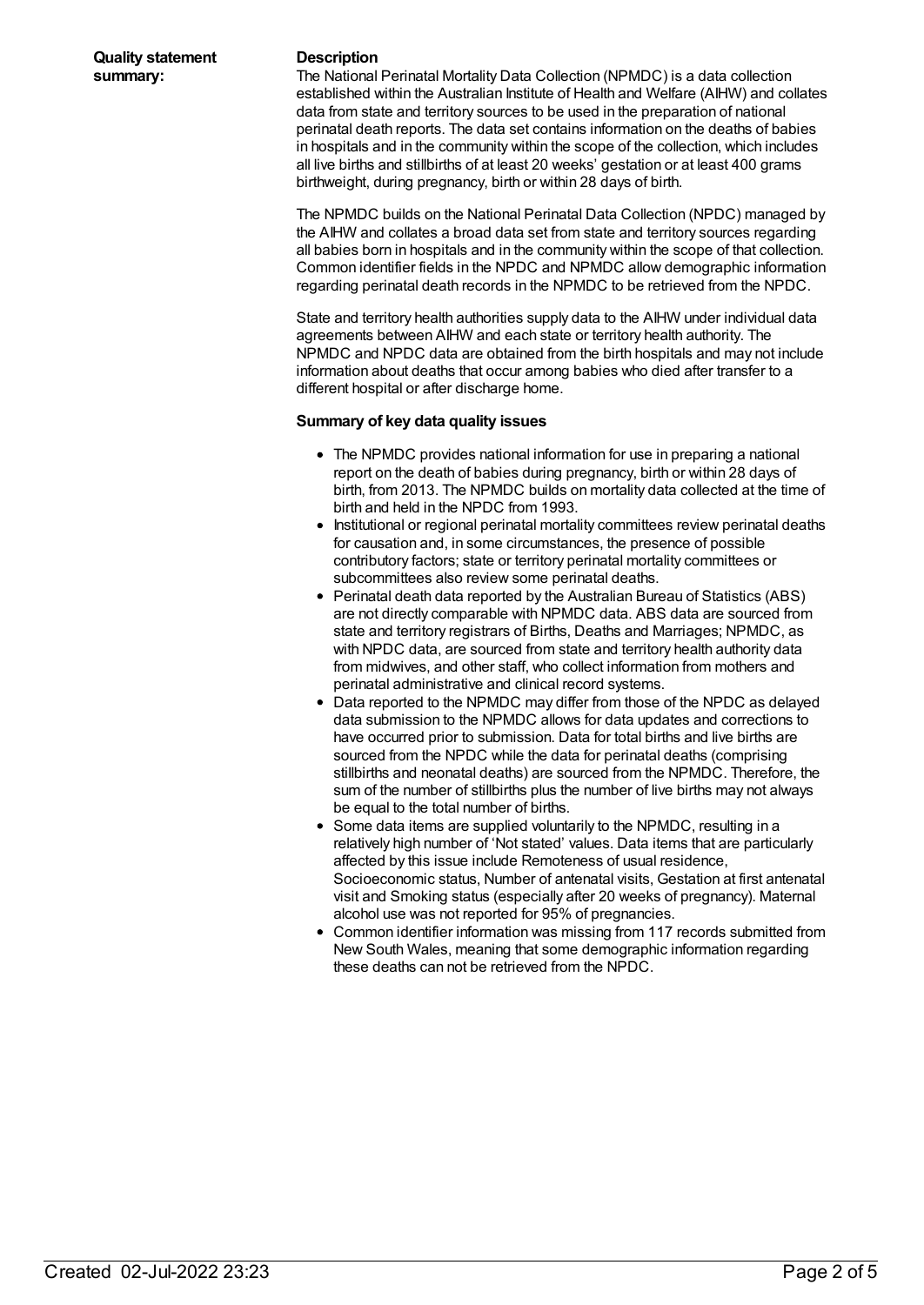| Institutional environment: | The Australian Institute of Health and Welfare (AIHW) is a major national agency set<br>up by the Australian Government under the Australian Institute of Health and<br>Welfare Act 1987 (Cwlth) to provide reliable, regular and relevant information and<br>statistics on Australia's health and welfare. It is an independent corporate<br>Commonwealth entity established in 1987, governed by a management board, and<br>accountable to the Australian Parliament through the Health portfolio.                                                                                                                            |
|----------------------------|---------------------------------------------------------------------------------------------------------------------------------------------------------------------------------------------------------------------------------------------------------------------------------------------------------------------------------------------------------------------------------------------------------------------------------------------------------------------------------------------------------------------------------------------------------------------------------------------------------------------------------|
|                            | The AIHW aims to improve the health and wellbeing of Australians through better<br>health and welfare information and statistics. It collects and reports information on a<br>wide range of topics and issues, from health and welfare expenditure, hospitals,<br>disease and injury, and mental health, to ageing, homelessness, disability and child<br>protection.                                                                                                                                                                                                                                                           |
|                            | The AIHW also plays a role in developing and maintaining national metadata<br>standards. This work contributes to improving the quality and consistency of<br>national health and welfare statistics. The AIHW works closely with governments<br>and non-government organisations to achieve greater adherence to these<br>standards in administrative data collections to promote national consistency and<br>comparability of data and reporting.                                                                                                                                                                             |
|                            | One of the main functions of the AIHW is to work with the states and territories to<br>improve the quality of administrative data and, where possible, to compile national<br>data sets based on data from each jurisdiction, to analyse these data sets and<br>disseminate information and statistics.                                                                                                                                                                                                                                                                                                                         |
|                            | The Australian Institute of Health and Welfare Act 1987, in conjunction with<br>compliance to the Privacy Act 1988 (Cwlth), ensures that the data collections<br>managed by the AIHW are kept securely and under the strictest conditions with<br>respect to privacy and confidentiality.                                                                                                                                                                                                                                                                                                                                       |
|                            | For further information see the AIHW website <www.aihw.gov.au>.</www.aihw.gov.au>                                                                                                                                                                                                                                                                                                                                                                                                                                                                                                                                               |
|                            | Under a Memorandum of Understanding with the Department of Health, the AIHW<br>is responsible for the management of the NPMDC. The AIHW maintains a<br>coordinating role in the collection, including providing secretariat duties to the<br>National Maternal and Perinatal Mortality Advisory Group, undertaking data<br>development and highlighting implementation and collection issues.                                                                                                                                                                                                                                   |
|                            | Australian state and territory health authorities supply data to the AIHW under<br>individual data agreements between AIHW and each state and territory. The AIHW<br>is the data custodian of the NPMDC and receives, compiles, edits and verifies the<br>NPMDC data in collaboration with the state or territory health authority that supplied<br>the data. State and territory health authorities retain ownership of the jurisdictional<br>level data and must approve any jurisdictional level output before it is released.                                                                                               |
| <b>Timeliness:</b>         | NPMDC data are collected annually. Most jurisdictions need at least 12 months<br>lead time to undertake post-mortem investigations, data entry and validation as<br>required after the end of the data collection period. Perinatal deaths data for 2013-<br>2014 were requested for submission to the AIHW by 3 February 2017. One<br>jurisdiction supplied completed data by this date. Final and useable data were<br>received from all jurisdictions by 18 September 2017. The AIHW is working with<br>states/territories to transition reporting from 3 years to 18 months after the end of<br>the data collection period. |
| <b>Accessibility:</b>      | Perinatal deaths in Australia 2013-2014 is this first report using data from the<br>NPMDC and is available on the AIHW website < https://www.aihw.gov.au/reports-<br>statistics/population-groups/mothers-babies/reports>.                                                                                                                                                                                                                                                                                                                                                                                                      |
|                            | An interactive data display as well as supplementary tables accompany the report<br>and are also available on the AIHW website < https://www.aihw.gov.au/reports-<br>statistics/population-groups/mothers-babies/reports>                                                                                                                                                                                                                                                                                                                                                                                                       |
|                            | Requests for unpublished data can be made by contacting the AIHW on (02) 6244<br>1000, by email to info@aihw.gov.au or through the AIHW's custom data request<br>service at https://www.aihw.gov.au/our-services/data-on-request.                                                                                                                                                                                                                                                                                                                                                                                               |
|                            | A cost-recovery charge may apply to requests that require substantial resources.<br>Depending on the nature of the request, requests for access to unpublished data<br>may require additional approval from jurisdictional data custodians or the AIHW<br>Ethics Committee.                                                                                                                                                                                                                                                                                                                                                     |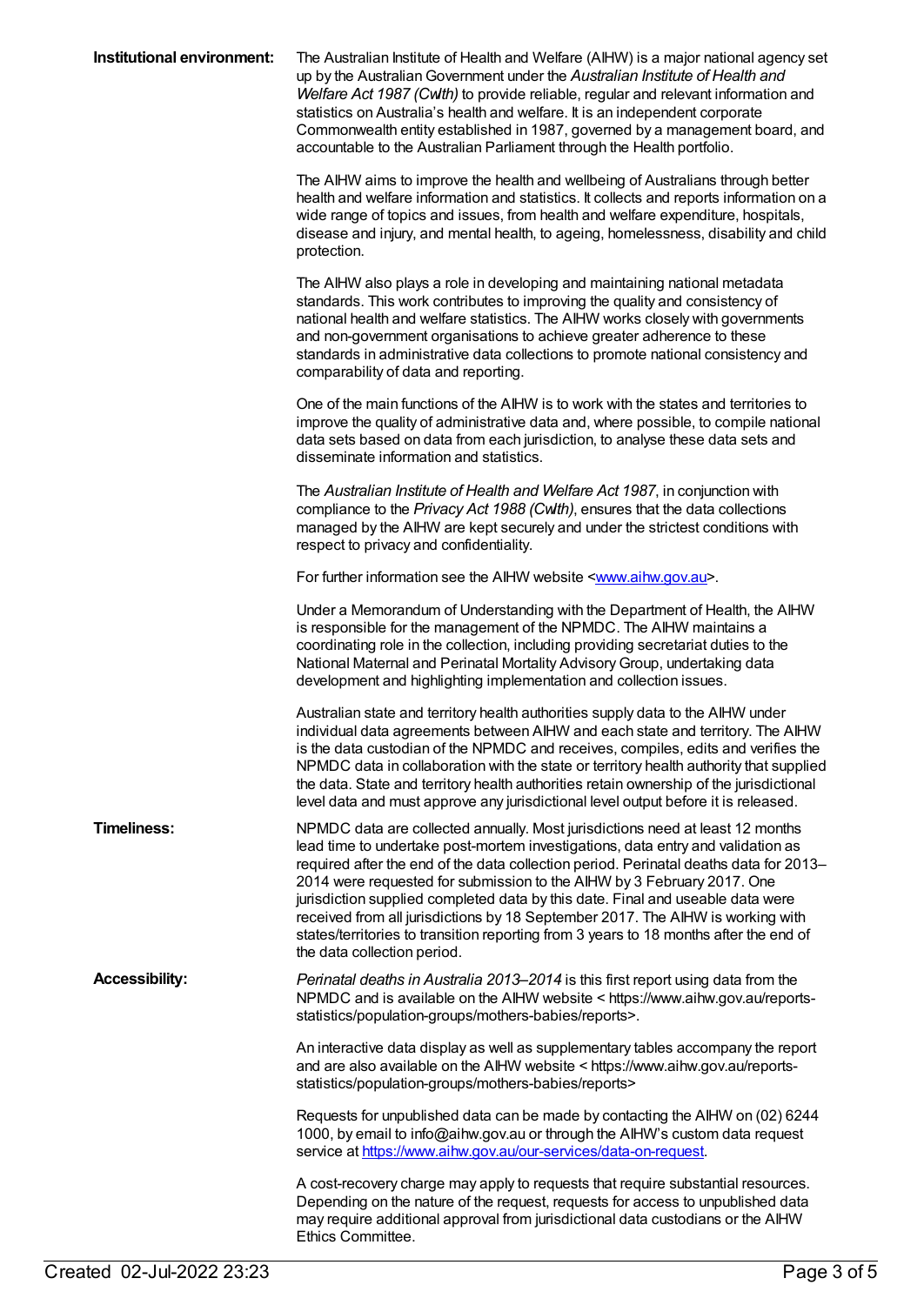| Interpretability: | Since its inception, the NPDC has included some data regarding perinatal deaths.<br>The Perinatal National Minimum Data Set (P-NMDS) was implemented in July<br>1998 to standardise data reported to the NPDC by states and territories and has<br>undergone regular review and refinement since then. Data specifications and<br>supporting metadata for the PNMDS are documented in the AIHW's online<br>metadata repository (METeOR) available at: .                                                                                                                                                                                                                                                                                                                                                                                                                                     |
|-------------------|---------------------------------------------------------------------------------------------------------------------------------------------------------------------------------------------------------------------------------------------------------------------------------------------------------------------------------------------------------------------------------------------------------------------------------------------------------------------------------------------------------------------------------------------------------------------------------------------------------------------------------------------------------------------------------------------------------------------------------------------------------------------------------------------------------------------------------------------------------------------------------------------|
|                   | Specific extra data elements regarding the events related to and the classified<br>cause of perinatal deaths are requested from states and territories to populate the<br>NPMDC. The NPDC and NPMDC contain common identifier information regarding<br>the baby, to allow cross-referencing.                                                                                                                                                                                                                                                                                                                                                                                                                                                                                                                                                                                                |
| <b>Relevance:</b> | Whilst the death of a baby during pregnancy, birth or within 28 days of birth is a rare<br>event in Australian society such deaths are key indicators of the quality of maternity<br>care.                                                                                                                                                                                                                                                                                                                                                                                                                                                                                                                                                                                                                                                                                                  |
|                   | Perinatal mortality data have been obtained, where available, for all babies born in<br>Australia. Most perinatal deaths occur before or soon after birth and are captured<br>within jurisdictional perinatal data collections, though deaths occurring after<br>discharge of the mother's care from the birth episode may not be captured.                                                                                                                                                                                                                                                                                                                                                                                                                                                                                                                                                 |
|                   | The Perinatal Society of Australia and New Zealand (PSANZ) Perinatal Mortality<br>Classification System, incorporating the Perinatal Death Classification (PSANZ-<br>PDC) and Neonatal Death Classification (PSANZ-NDC), is applied as part of each<br>state and territory's perinatal mortality review process. Details of the PSANZ-PDC<br>and NDC classification system are found in Section 5.1 and Supplementary tables<br>A23 and A24. The PSANZ-PDC system classifies all perinatal deaths by the single<br>most important factor seen as the antecedent cause of the perinatal death and is<br>applied to both stillbirths (fetal deaths) and neonatal deaths (that is, to all perinatal<br>deaths). The PSANZ-NDC classification system is applied only to neonatal deaths<br>and classifies them by condition present in the baby in the neonatal period leading<br>to the death. |
| <b>Accuracy:</b>  | Inaccurate responses may occur in all data provided to the AIHW. The AIHW does<br>not have direct access to perinatal mortality committee records to determine the<br>accuracy of the data provided. However, the AIHW undertakes validation on receipt<br>of data. Data received from states and territories are checked for completeness,<br>validity and logical errors. Potential errors are queried with jurisdictions, and<br>corrections and resubmissions are made in response to these edit queries.                                                                                                                                                                                                                                                                                                                                                                               |
|                   | Errors may occur during the processing of data by the states and territories or at<br>the AIHW. Processing errors prior to data supply may be found through the<br>validation checks applied by the AIHW. The data are corrected when verification of<br>an error is supplied. The AIHW does not adjust the data to correct for missing<br>values.                                                                                                                                                                                                                                                                                                                                                                                                                                                                                                                                          |
|                   | A number of data items supplied to AIHW by states and territories for the NPMDC,<br>regarding babies that died in the perinatal period in 2013-2014, were noticeably<br>incomplete. Amongst the most crucial items of missing data were birthweight<br>(missing or not stated in 256 perinatal deaths), maternal Indigenous status (missing<br>or not stated in 186 perinatal deaths), gestational age (missing or not stated in 165<br>perinatal deaths), and age at neonatal death (missing in 117 neonatal deaths).                                                                                                                                                                                                                                                                                                                                                                      |
|                   | Some data items are supplied voluntarily to the NPMDC, resulting in a relatively<br>high number of 'Not stated' values. Data items that are particularly affected by this<br>issue include Remoteness of usual residence, Socioeconomic status, Number of<br>antenatal visits, Gestation at first antenatal visit and Smoking status (especially<br>after 20 weeks of pregnancy). Maternal alcohol use was not reported for 95% of<br>pregnancies.                                                                                                                                                                                                                                                                                                                                                                                                                                          |
|                   | Common identifier information was missing from 117 records submitted from New<br>South Wales, therefore demographic information regarding these deaths could not<br>be retrieved from the NPDC.                                                                                                                                                                                                                                                                                                                                                                                                                                                                                                                                                                                                                                                                                             |
|                   | Prior to the release or publication of any jurisdictional-level data, data are referred<br>back to jurisdictions for checking and review. Note that because of data editing and<br>subsequent updates of state/territory information, numbers reported may differ from<br>those in reports published by the states and territories.                                                                                                                                                                                                                                                                                                                                                                                                                                                                                                                                                         |